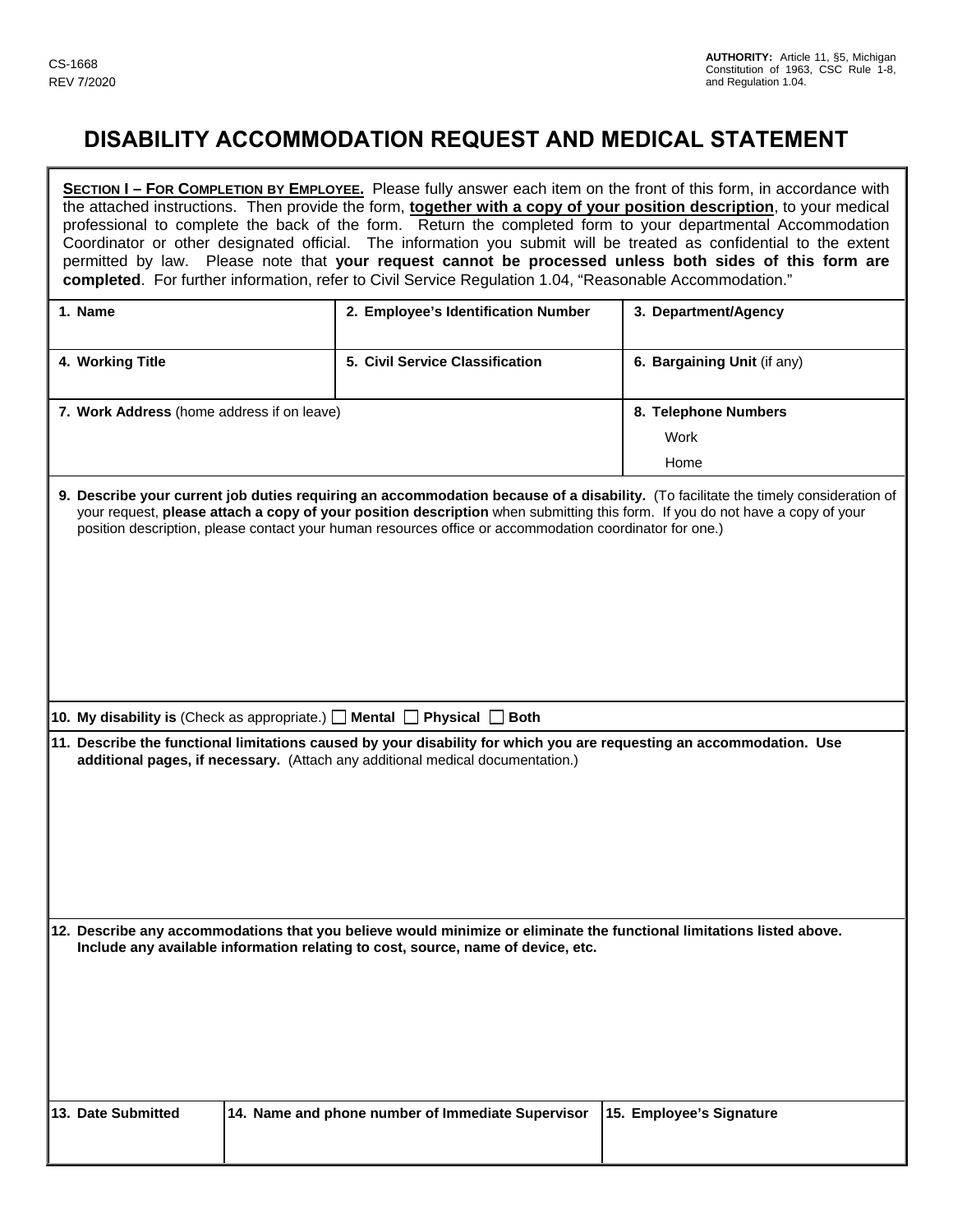| <b>SECTION II - FOR COMPLETION BY MEDICAL PROVIDER.</b> Please fully answer all applicable parts, based on your medical<br>knowledge, experience, and examination of the patient. The employee should provide you with a copy of their position<br>description. The following sections of the position description should be referenced when completing this form: job<br>duties, physical effort, and essential functions. Please attach additional sheets if more space is needed. When<br>completed, please sign and return the form to the patient so that he or she may submit it to their employer. |                      |  |  |
|-----------------------------------------------------------------------------------------------------------------------------------------------------------------------------------------------------------------------------------------------------------------------------------------------------------------------------------------------------------------------------------------------------------------------------------------------------------------------------------------------------------------------------------------------------------------------------------------------------------|----------------------|--|--|
| 16. Health Care Provider's Name and Business Address                                                                                                                                                                                                                                                                                                                                                                                                                                                                                                                                                      | 17. Telephone Number |  |  |
|                                                                                                                                                                                                                                                                                                                                                                                                                                                                                                                                                                                                           |                      |  |  |
| 18. Does this employee have a physical or mental impairment? The Sand No. (If yes, state the type of impairment.)                                                                                                                                                                                                                                                                                                                                                                                                                                                                                         |                      |  |  |
|                                                                                                                                                                                                                                                                                                                                                                                                                                                                                                                                                                                                           |                      |  |  |
| 19. List each major life activity limited by the impairment and describe how the employee is restricted due to the condition, as<br>compared to an average person.                                                                                                                                                                                                                                                                                                                                                                                                                                        |                      |  |  |
|                                                                                                                                                                                                                                                                                                                                                                                                                                                                                                                                                                                                           |                      |  |  |
| 20. What is the duration or expected duration of the employee's impairment?                                                                                                                                                                                                                                                                                                                                                                                                                                                                                                                               |                      |  |  |
|                                                                                                                                                                                                                                                                                                                                                                                                                                                                                                                                                                                                           |                      |  |  |
| 21. Can the employee perform all job duties listed in the job description? $\Box$ Yes $\Box$ No. (If no, state which job functions cannot<br>be performed and why.)                                                                                                                                                                                                                                                                                                                                                                                                                                       |                      |  |  |
|                                                                                                                                                                                                                                                                                                                                                                                                                                                                                                                                                                                                           |                      |  |  |
|                                                                                                                                                                                                                                                                                                                                                                                                                                                                                                                                                                                                           |                      |  |  |
| 22. Describe any reasonable accommodations that would allow the employee to perform the job functions listed above. If<br>medical leave is one of the possible accommodations, please provide an estimated duration for the leave.                                                                                                                                                                                                                                                                                                                                                                        |                      |  |  |
|                                                                                                                                                                                                                                                                                                                                                                                                                                                                                                                                                                                                           |                      |  |  |
|                                                                                                                                                                                                                                                                                                                                                                                                                                                                                                                                                                                                           |                      |  |  |
| 23. Would performing any job function listed in the job description result in a direct safety or health threat to the employee or<br>other people (coworkers, the general public, etc.). $\Box$ Yes $\Box$ No. (If yes, state which job functions would pose a threat, what<br>that threat could be, and any reasonable accommodation that would eliminate or reduce the threat to an acceptable level.)                                                                                                                                                                                                  |                      |  |  |
|                                                                                                                                                                                                                                                                                                                                                                                                                                                                                                                                                                                                           |                      |  |  |
|                                                                                                                                                                                                                                                                                                                                                                                                                                                                                                                                                                                                           |                      |  |  |
| 24. Medical Provider's Signature                                                                                                                                                                                                                                                                                                                                                                                                                                                                                                                                                                          | 25. Date             |  |  |